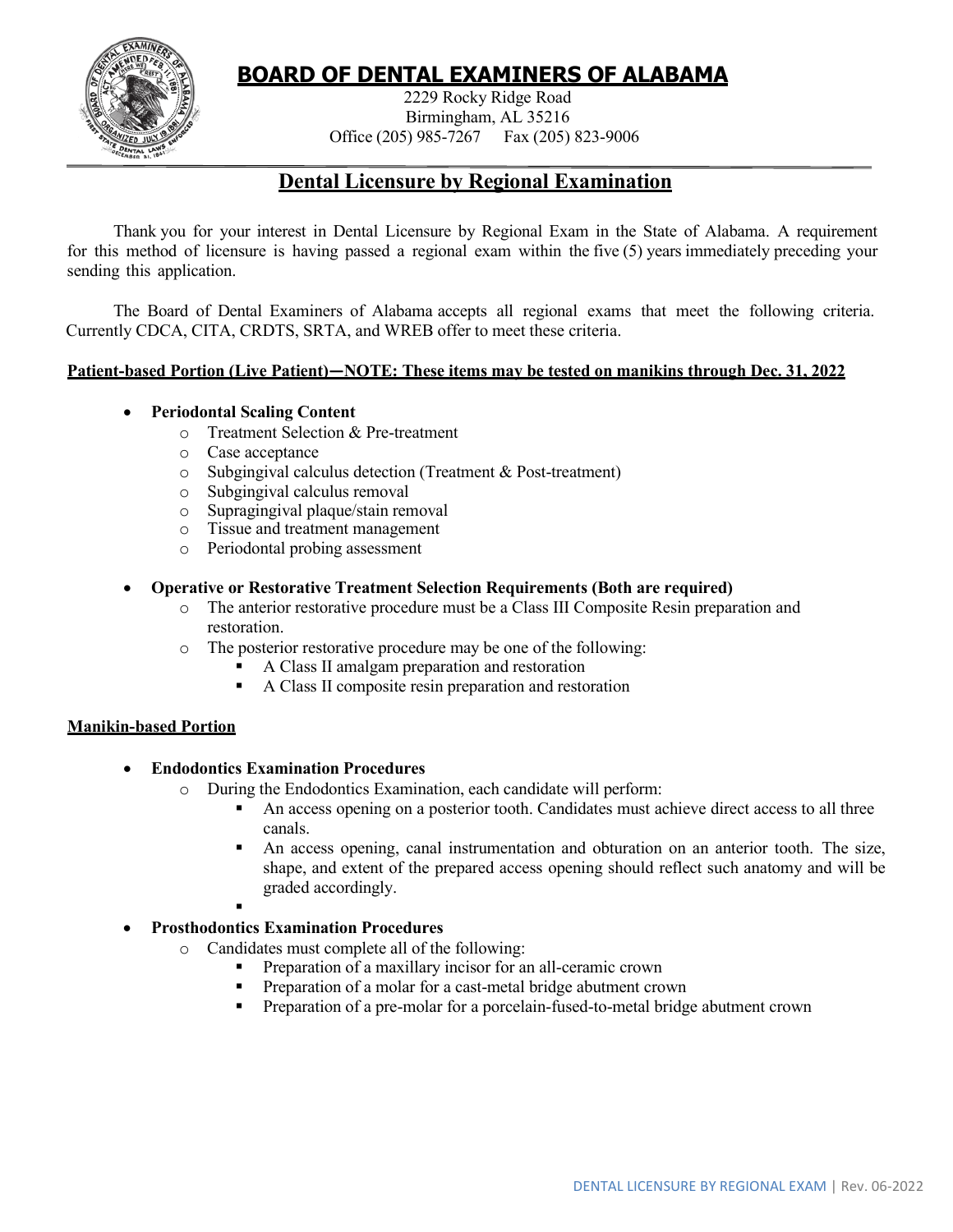

# **BOARD OF DENTAL EXAMINERS OF ALABAMA**

2229 Rocky Ridge Road Birmingham, AL 35216 Office (205) 985-7267 Fax (205) 823-9006

# **DENTAL LICENSURE BY REGIONAL EXAM INFORMATION**

Submit the below application for a license to practice dentistry or dental hygiene in Alabama directly to the Board. The full application, B&B Background check, all requested documents, and fees must be received by the Board in order for you application to be processed. All fees are non-refundable. The application fees are:

## • **DENTIST: \$700.00**

Upon Board approval of this application, the open-book Jurisprudence Exam covering the Alabama Dental Practice Act and the Alabama Board of Dental Examiners Administrative Code (Board Rules) will be sent to you. Both of these are available on the Board's website at [www.dentalboard.org.](http://www.dentalboard.org/) **You must score a minimum of 75% to pass.**

If you have any questions about the procedure for obtaining Licensure by Regional Exam, please call the Board office at (205) 985-7267 and ask to speak with the licensing clerk.

## **EACH APPLICATION PACKET MUST CONTAIN THE FOLLOWING:**

| The application must be complete with all documents attached that are to be provided by Dentist.                 |
|------------------------------------------------------------------------------------------------------------------|
| Indicate on your application any requested transcript or other documents that have been ordered and will be      |
| arriving under separate cover.                                                                                   |
| Complete background check. B & B Link for Background Check (B&B will send a copy to the Board.)                  |
| Notary signature and seal                                                                                        |
| A photocopy of your current driver's license or state-issued non-driver identification card                      |
| Official dental school transcript with degree conferred, sent directly to the Board by your school               |
| <b>Exam Scores</b>                                                                                               |
| Date(s) of JCNDE National Board Exam Parts I II or integrated exam-whether <i>Passed or Failed</i><br>$\circ$    |
| The Board can usually obtain your official scores if you checked "AL BOARD" for scores to be<br>made available   |
| Date(s) and name of testing agency of Regional Exam(s)-whether <i>Passed or Failed</i><br>$\circ$                |
| The Board usually can obtain your official scores                                                                |
| A copy of your current CPR card                                                                                  |
| Documentation of completion of training in infectious disease control (can be taken online)                      |
| Proof of completion of Hepatitis B Series or Titer                                                               |
| Two copies of Moral Character forms.                                                                             |
| Copy of your DEA permit(s) if applicable                                                                         |
| Cashier's check/money order for total of all fees (\$700.00) payable to the Board of Dental Examiners of AL.     |
| Declaration of Citizenship and Lawful Presence of an Alien Resident form, and all required supporting documents. |
| The form is available at Declaration of Citizenship and Legal Resident Form.                                     |
| Completed application, fee, and all required documents must be mailed to:                                        |

**Board of Dental Examiners of Alabama 2229 Rocky Ridge Road Birmingham, AL 35216**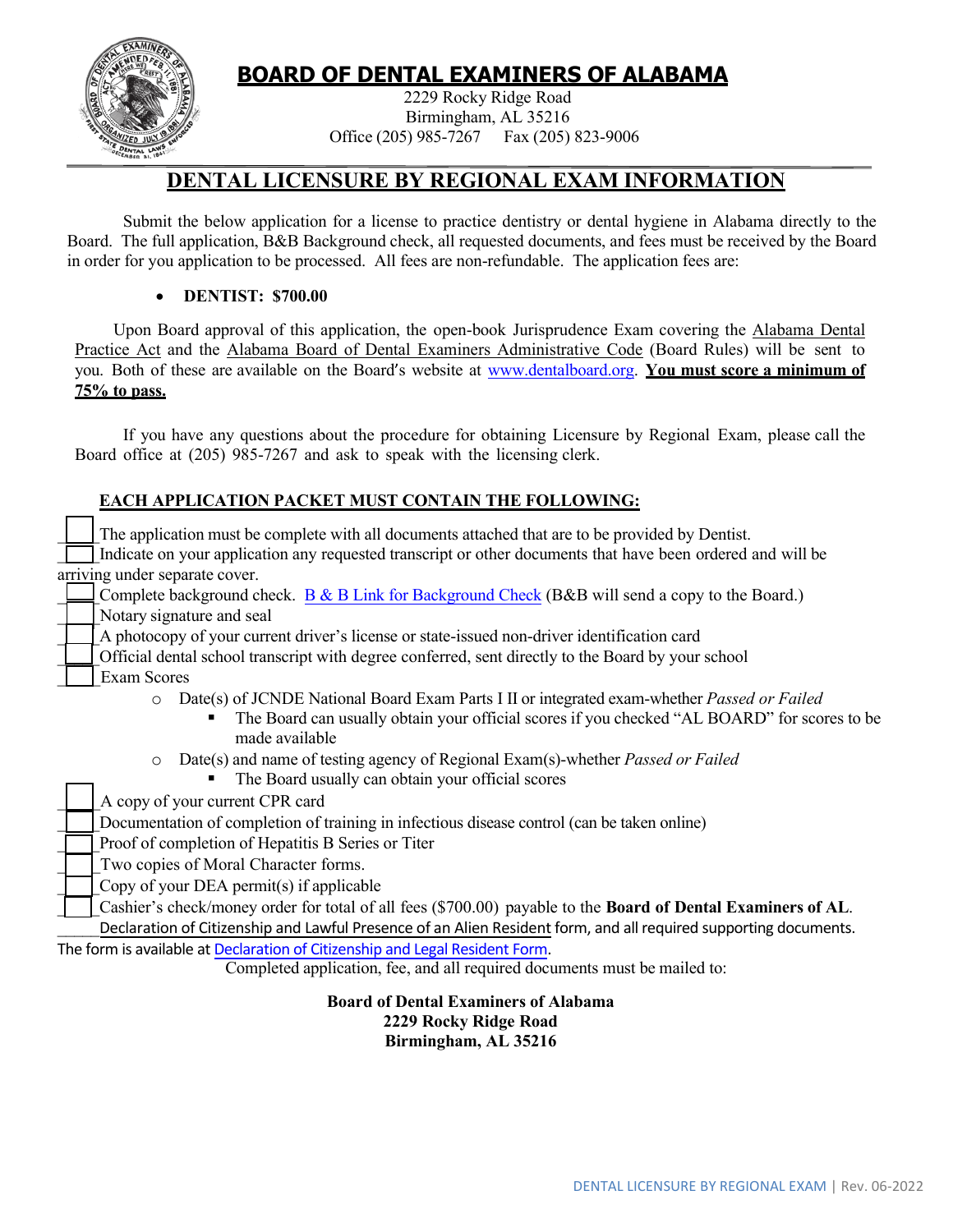|       |                                                           | <b>RES</b>   |  |
|-------|-----------------------------------------------------------|--------------|--|
| TAN A | <b>PGAN</b><br>STATE D<br><b><i>DECEMBER</i></b> BI, 1841 | AWS ENFORCED |  |

**Board of Dental Examiners of Alabama 2229 Rocky Ridge Road Birmingham, AL 35216 205-985-7267**

| <b>ADMINISTRATIVE</b><br><b>USE ONLY</b> |
|------------------------------------------|
| Received <u>________</u>                 |
| Accepted                                 |
| Incomplete / returned                    |
| Denied _______________________           |
|                                          |
|                                          |

## ALABAMA DENTAL LICENSURE BY REGIONAL EXAM APPLICATION

#### **APPLICATION, FEES, AND ALL NECESSARY DOCUMENTS MUST BE RECEIVED BY THE BOARD OFFICE IN ORDER FOR THE APPLICATION TO BE PLACED ON THE AGENDA FOR APPROVAL**

**TYPE OR PRINT LEGIBLY.** Read the instructions in their entirety before answering. Each question must be answered completely, truthfully, and accurately. All required supporting documents must accompany this application or you must ask the issuing authority to send them to us. If the space for any answer is insufficient, the applicant must complete the answer on a separate signed sheet, specifying the number of the question to which it relates, and enclose the answer with this application.

I hereby make application for licensure by examination, for issuance to me of a certificate of qualification as a General Dentist, all in accordance with and subject to the laws of Alabama and the rules and regulations of the Board of Dental Examiners of Alabama.

| 1. |        |                                                                                                               |             |                                                                                                                                                 |
|----|--------|---------------------------------------------------------------------------------------------------------------|-------------|-------------------------------------------------------------------------------------------------------------------------------------------------|
|    |        | (First Name) (Middle Name)                                                                                    | (Last Name) | (Social Security #)                                                                                                                             |
| a) |        | Residence Address (Street, City, State, Zip Code)                                                             |             |                                                                                                                                                 |
|    |        |                                                                                                               |             | (Area Code & Phone #)                                                                                                                           |
|    |        | b) Toffice Address (Street, City, State, Zip Code)                                                            |             |                                                                                                                                                 |
|    |        |                                                                                                               |             | (Area Code & Phone #)                                                                                                                           |
|    |        | c) Preferred Mailing Address                                                                                  |             | (Area Code & Phone #)                                                                                                                           |
|    |        |                                                                                                               |             |                                                                                                                                                 |
|    |        |                                                                                                               |             | 2. Have you ever been known by any other name?___________________________________ If yes, state in full every other name by which you have      |
|    |        |                                                                                                               |             |                                                                                                                                                 |
|    |        |                                                                                                               |             |                                                                                                                                                 |
|    |        | If change was made by court order, enclose a Certified Copy of such order. (State maiden name if applicable.) |             |                                                                                                                                                 |
|    |        |                                                                                                               |             |                                                                                                                                                 |
|    | (City) |                                                                                                               | (State)     |                                                                                                                                                 |
|    |        |                                                                                                               |             |                                                                                                                                                 |
|    |        | (within 2 years - Enclose copy)                                                                               |             | 4. CPR Certification Date $\frac{1}{2}$ / $\frac{1}{2}$ Course Date for Infectious Disease Training 1. 1. 1.<br>(within 2 years - Enclose copy) |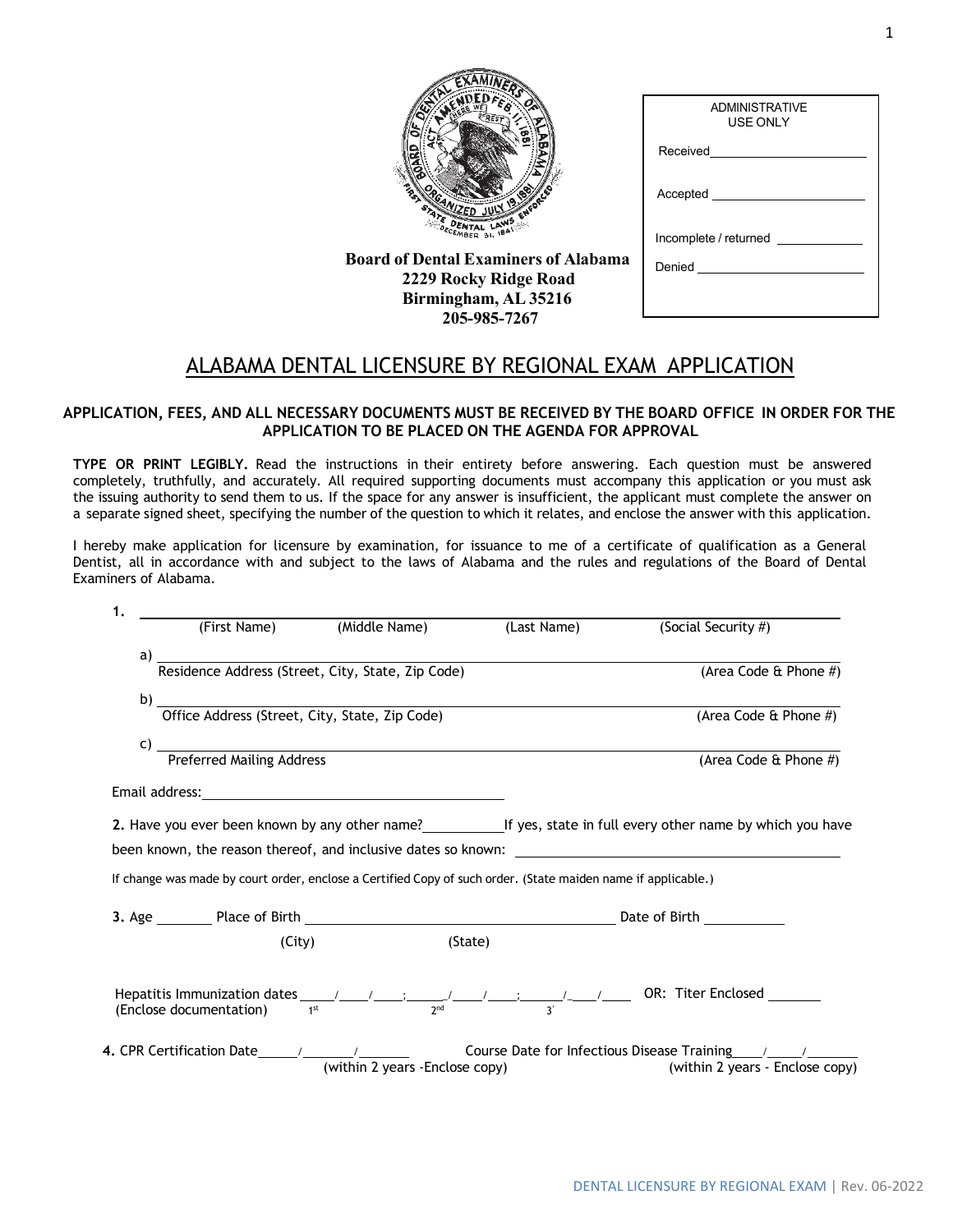**5.** For the past five years my addresses and occupations have been:

| <b>DATE FROM</b> | TO | Address - If employed give employers | <b>Occupation</b> |
|------------------|----|--------------------------------------|-------------------|
|                  |    |                                      |                   |
|                  |    |                                      |                   |
|                  |    |                                      |                   |
|                  |    |                                      |                   |
|                  |    |                                      |                   |

**If your answer is YES to any of questions 6-12, furnish a written statement for each occurrence stating the complete facts, date, nature of the charge, disposition of the matter, and name and address of the authority in possession of the records thereof.**

- **6.** As a member of any profession or organization, or as a holder of any public office:
	- (a) Have you ever been suspended or otherwise disqualified? **Yes No**
	- (b) Have you ever been reprimanded, censured, or otherwise disciplined? **Yes No**
	- (c) Have any charges or complaints, formal or informal, ever been made or filed against you, or have any proceedings been instituted against you? **Yes No**
- **7.** Have you ever held a bonded position? **Yes No** If so, specify on an enclosure the nature of the position(s), dates, amount of bond, and whether anyone ever sought to recover upon your bond or to cancel same.
- **8.** Have you ever been dropped, suspended, expelled, or disciplined by any school or college for any cause? **Yes No**
- **9.** Have you ever served in the armed forces of the United States or any other country? **Yes Yes No** (a) State inclusive dates of service: Serial Number
	- (b) If other than the United States, state name of country
	- (c) Have you ever been separated from such service?

Explain

- (d) If other than honorable discharge, furnish written statement, specifying type thereof, and circumstances surrounding your release.
- (e) As a member of such armed forces, have any charges or complaints, formal or informal, ever been made or filed against you, or have any proceedings ever been instated against you, or have you ever been a defendant in any court martial? **Yes No**
- **10.** Have you ever been summoned, arrested, taken into custody, indicted, convicted, tried for, charged with, or pleaded guilty to the violation of any law or ordinance or the commission of any felony or misdemeanor (excluding minor traffic violations, but not excluding DUI/DWI) or have you been requested to appear before any prosecuting attorney or investigative agency in any matter? This includes all such incidents no matter how minor the infraction or whether guilty or not. Although a conviction may have been expunged from the records by order of the court, it nevertheless must be disclosed. **Yes No. 2006. In the set of the set of the set of the set of the set of the set of the set of the set of the set of the set of the set of the set of the set of the set of the set of the set of the set of the se**
- **11.** Have you ever been declared a ward of any court, or adjudged incompetent, or been committed to any institution? **Yes No**
- **12.** Have you ever been:
	- a. addicted or received treatment for drugs or substance abuse, or been diagnosed as addicted?
	- b. afflicted or diagnosed with a contagious or infectious disease? (excluding childhood diseases)
- 13. Are you a United States citizen or legally present in the United States?

I have attached the required **Declaration of Citizenship or Lawful Presence of an Alien Resident** Form and proper supporting document (leave *license number* field blank)

**14.** I have ordered my **final transcript with DDS or DMD degree conferred** to be sent directly to the Board office.

| Yes | No                                |
|-----|-----------------------------------|
| Yes | No                                |
| Yes | No                                |
| Yes | Required<br>for all<br>applicants |
| Yes | Required<br>for all<br>applicants |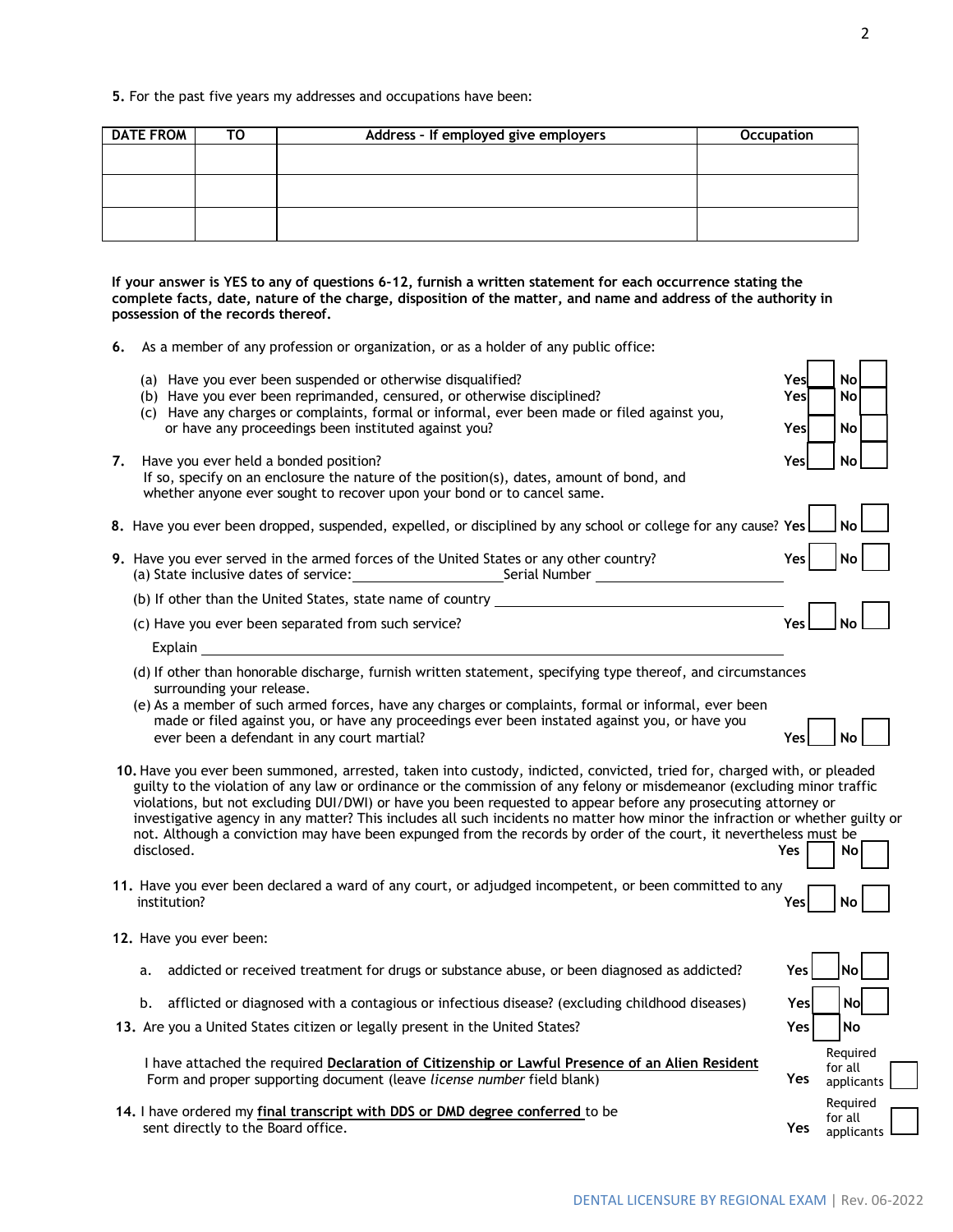#### **15. (A) List all Regional Exams and/or State Board Exams you have attempted with dates and Pass/Fail results**

|     | Name of Exam                                                       | Date exam was taken                                                                                                                                                                                                                                                                                                                               | Pass / Fail results |
|-----|--------------------------------------------------------------------|---------------------------------------------------------------------------------------------------------------------------------------------------------------------------------------------------------------------------------------------------------------------------------------------------------------------------------------------------|---------------------|
|     |                                                                    |                                                                                                                                                                                                                                                                                                                                                   |                     |
|     |                                                                    |                                                                                                                                                                                                                                                                                                                                                   |                     |
|     |                                                                    |                                                                                                                                                                                                                                                                                                                                                   |                     |
|     |                                                                    | (B) Have you been refused dental examinations given by another board or testing agency?                                                                                                                                                                                                                                                           | Yes<br>Nο           |
|     |                                                                    |                                                                                                                                                                                                                                                                                                                                                   |                     |
|     | revoked by any board?                                              | (C) Have you ever been reprimanded, or had your license suspended, placed on probation, or                                                                                                                                                                                                                                                        |                     |
|     |                                                                    |                                                                                                                                                                                                                                                                                                                                                   |                     |
| 16. |                                                                    |                                                                                                                                                                                                                                                                                                                                                   |                     |
| 17. |                                                                    | Have you ever practiced General Anesthesia or Parenteral Sedation? Yes________ No_________<br>If you answered "Yes," list on a separate sheet all instances of morbidity or mortality that have occurred in connection with<br>your use of general anesthesia and/or parenteral sedation. Include a detailed explanation of any such occurrences. |                     |
| 18. | Alabama-licensed dentist, and the name(s) of the dentist-owner(s). | If issued this license, will you be employed by any other person or entity? Yes___________ No______________ If "yes," state the<br>name of the employer as shown on the Alabama Secretary of State's website, whether the employer is owned in part by an                                                                                         |                     |

#### **19.** List in chronological order all dental schools attended

| <b>MONTH AND YEAR</b><br>From - To | NAME OF COLLEGE/UNIVERSITY | Degree Awarded | Transcript<br>Ordered |
|------------------------------------|----------------------------|----------------|-----------------------|
|                                    |                            |                |                       |
|                                    |                            |                |                       |
|                                    |                            |                |                       |
|                                    |                            |                |                       |
|                                    |                            |                |                       |

\_\_\_\_\_\_\_\_\_\_\_\_\_\_\_\_\_\_\_\_\_\_\_\_\_\_\_\_\_\_\_\_\_\_\_\_\_\_\_\_\_\_\_\_\_\_\_\_\_\_\_\_\_\_\_\_\_\_\_\_\_\_\_\_\_\_\_\_\_\_\_\_\_\_\_\_\_\_\_\_\_\_\_\_\_\_\_\_\_\_\_\_\_\_\_\_\_\_\_\_\_\_\_\_ \_\_\_\_\_\_\_\_\_\_\_\_\_\_\_\_\_\_\_\_\_\_\_\_\_\_\_\_\_\_\_\_\_\_\_\_\_\_\_\_\_\_\_\_\_\_\_\_\_\_\_\_\_\_\_\_\_\_\_\_\_\_\_\_\_\_\_\_\_\_\_\_\_\_\_\_\_\_\_\_\_\_\_\_\_\_\_\_\_\_\_\_\_\_\_\_\_\_\_\_\_\_\_\_

#### **20.** Are you licensed in any other state?

| æ<br>-- | NO. |  |
|---------|-----|--|

If **Yes**: List the state(s) in which you are licensed to practice dentistry

| <b>STATE</b> | <b>HOW LICENSED</b> | <b>LICENSE NUMBER</b> | <b>DATE OF ISSUANCE</b> | <b>STATUS OF LICENSE</b> |
|--------------|---------------------|-----------------------|-------------------------|--------------------------|
|              |                     |                       |                         |                          |
|              |                     |                       |                         |                          |
|              |                     |                       |                         |                          |
|              |                     |                       |                         |                          |
|              |                     |                       |                         |                          |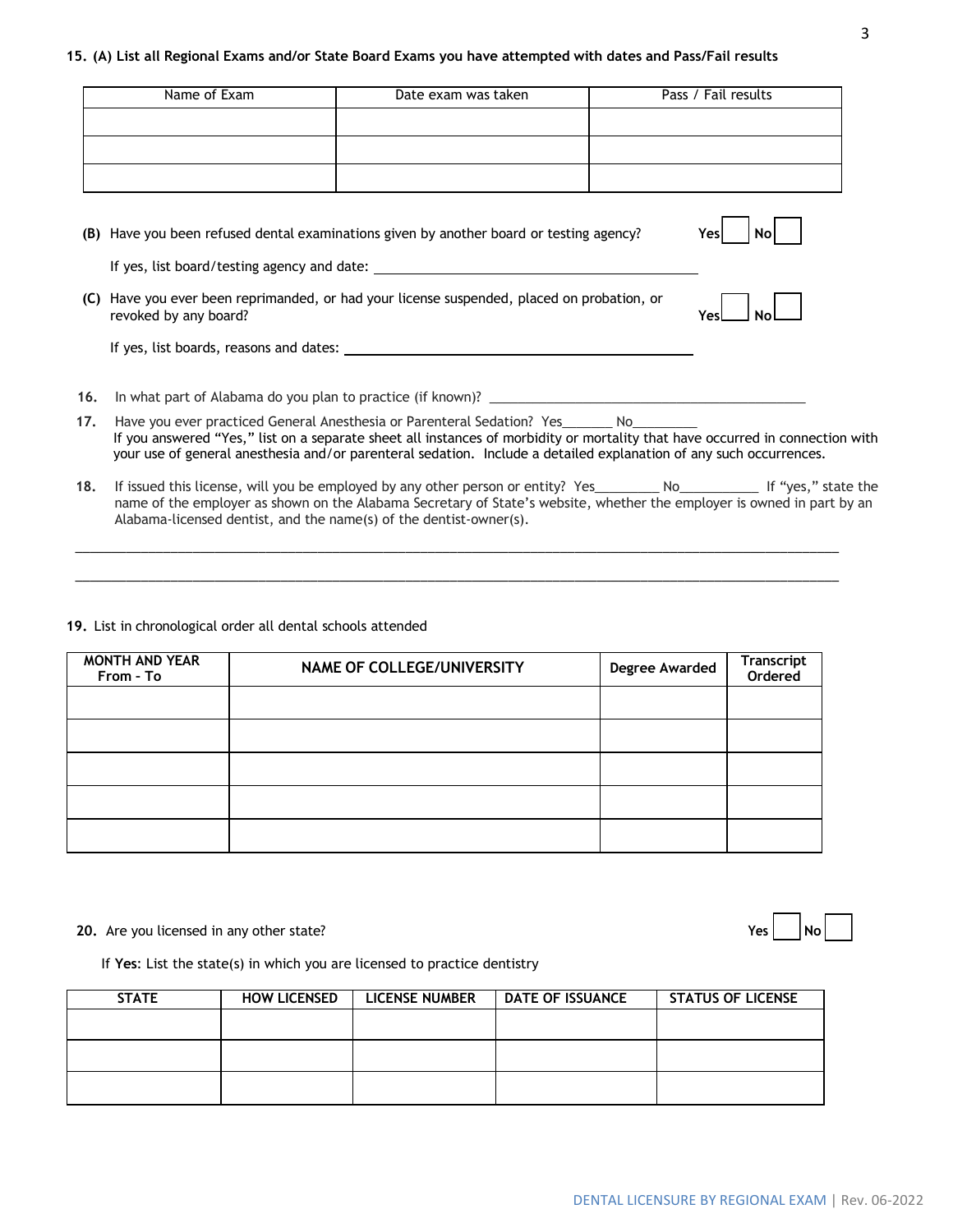**21.** If you have ever practiced in any other state, provide the following certification and make a complete statement of all your practice(s) since date of graduation. Include temporary or part-time dental work. List as to each employment or period of practice:

- a. The periods during which you were employed as a dentist, or engaged in practice, with the dates.
- b. The addresses of the offices, or places at which you were so employed or engaged, and the names and addresses of all employers, partners, associates, or persons sharing office space, if any. If you need additional space use the bottom of the page or a separate sheet.
	- c. The type of practice. (If your practice was limited to a specialty, list the specialty).
	- d. The reason for the termination of each employment or period of practice.

| (1)<br><b>INCLUSIVE DATES</b> | (2)<br>Addresses, Names of Employers, etc. | $(3)$<br>Type of Practice | (4)<br>Reason for Leaving |
|-------------------------------|--------------------------------------------|---------------------------|---------------------------|
| From<br>To                    |                                            |                           |                           |
|                               |                                            |                           |                           |
|                               |                                            |                           |                           |
|                               |                                            |                           |                           |
|                               |                                            |                           |                           |
|                               |                                            |                           |                           |
|                               |                                            |                           |                           |
|                               |                                            |                           |                           |
|                               |                                            |                           |                           |

**22.** List your current and past federal Drug Enforcement Administration (DEA) permit numbers, if any; and any state drug agency numbers, with name of state; and provide photocopies of all. If you have ever been denied, restricted, or had any action against any drug registrations, provide all information pertaining thereto.

| DEA permit # | <b>State attached to DEA</b> | Date Issued | <b>Expiration date</b> |
|--------------|------------------------------|-------------|------------------------|
|              |                              |             |                        |
|              |                              |             |                        |
|              |                              |             |                        |
|              |                              |             |                        |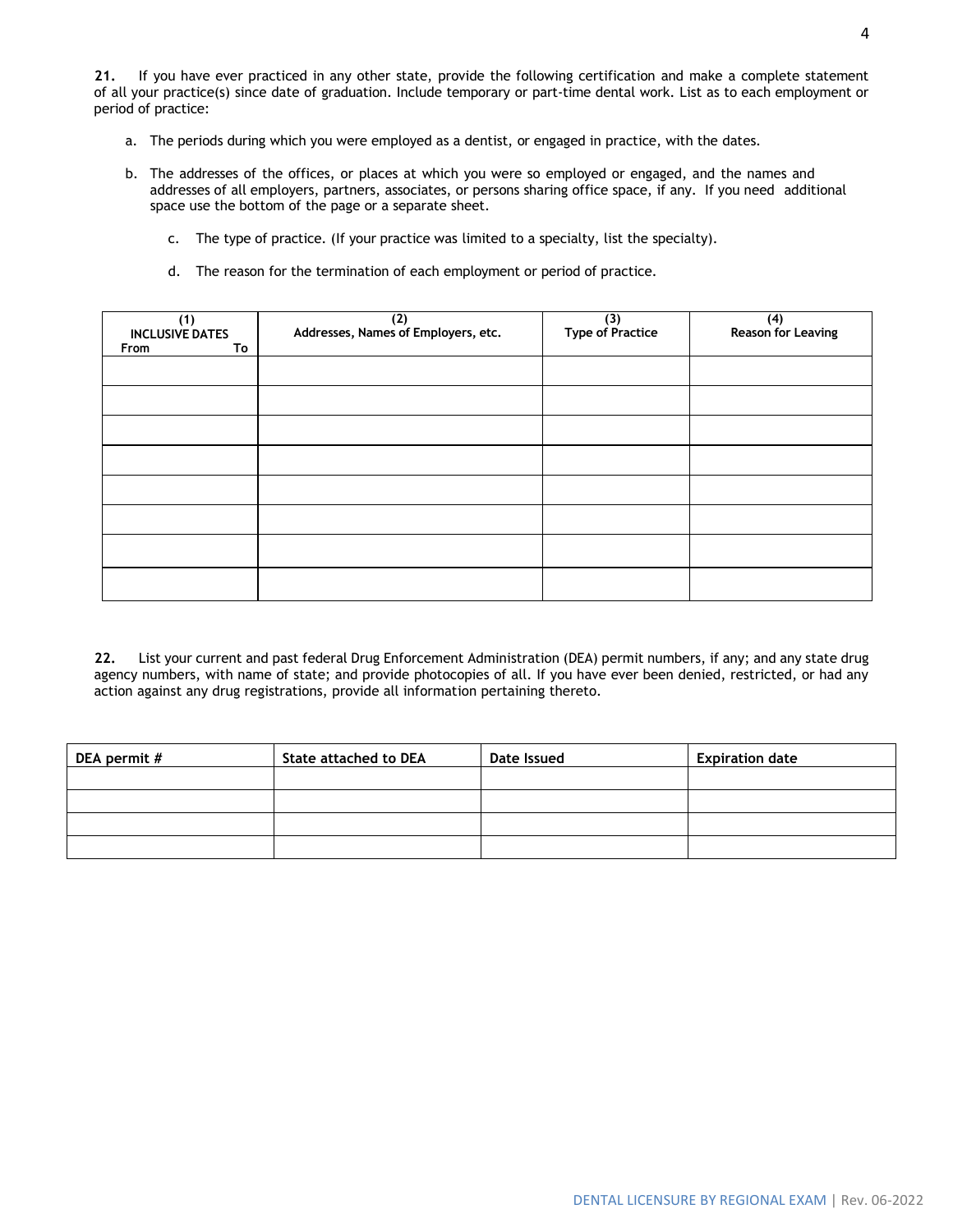# **TESTIMONIAL OF MORAL CHARACTER**

I offer the following character reference, who is not related to me nor a teacher at any dental school I attended.

This certifies that I have been personally acquainted with

for years, that I know him/her to be of good moral character, and hereby recommend him/her to the Board of Dental Examiners of Alabama as entirely worthy of a license to practice dentistry in the state of Alabama pursuant to law.

Signature Date

Address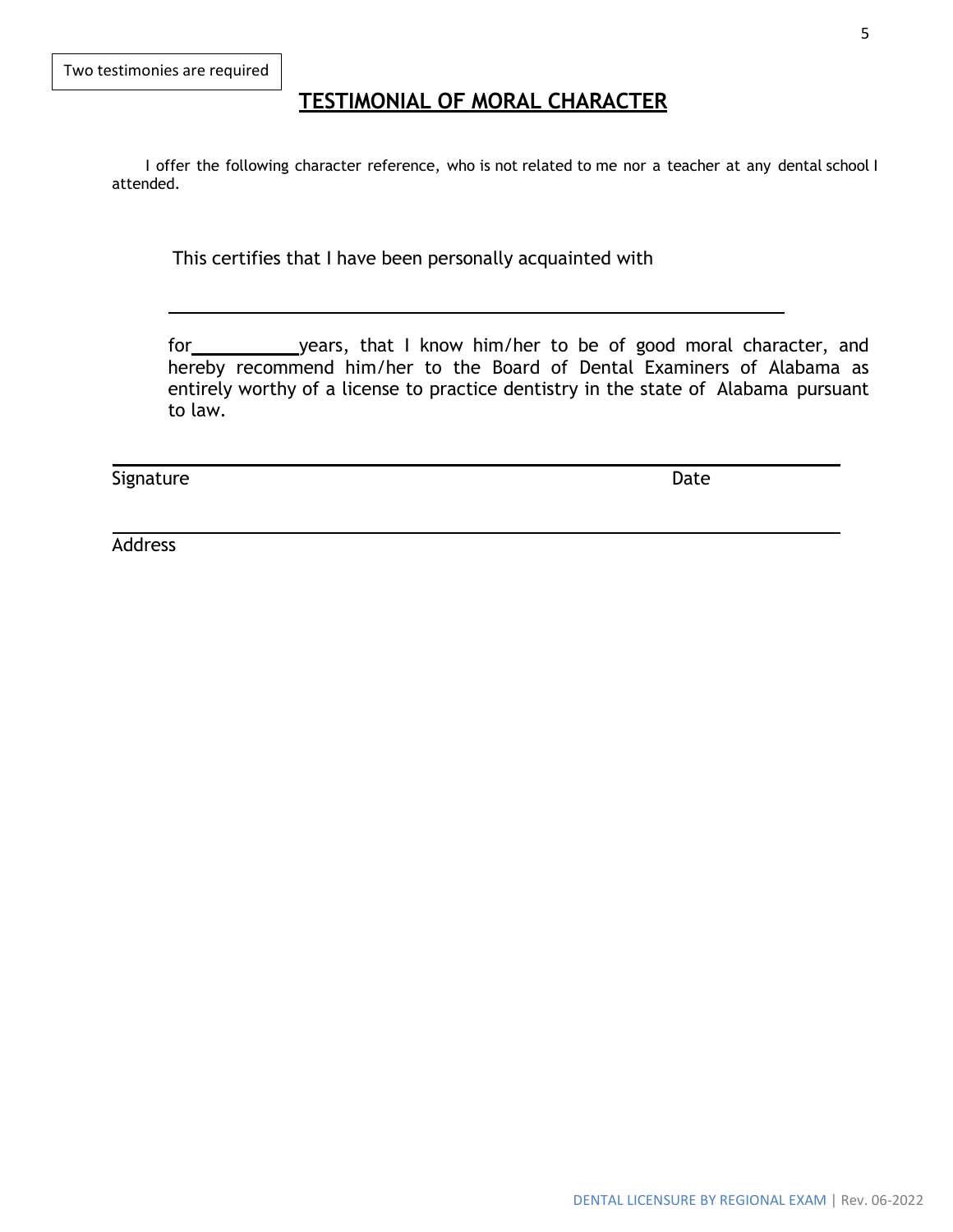# **TESTIMONIAL OF MORAL CHARACTER**

I offer the following character reference, who is not related to me nor a teacher at any dental school I attended.

This certifies that I have been personally acquainted with

for vears, that I know him/her to be of good moral character, and hereby recommend him/her to the Board of Dental Examiners of Alabama as entirely worthy of a license to practice dentistry in the state of Alabama pursuant to law.

Signature Date

Address